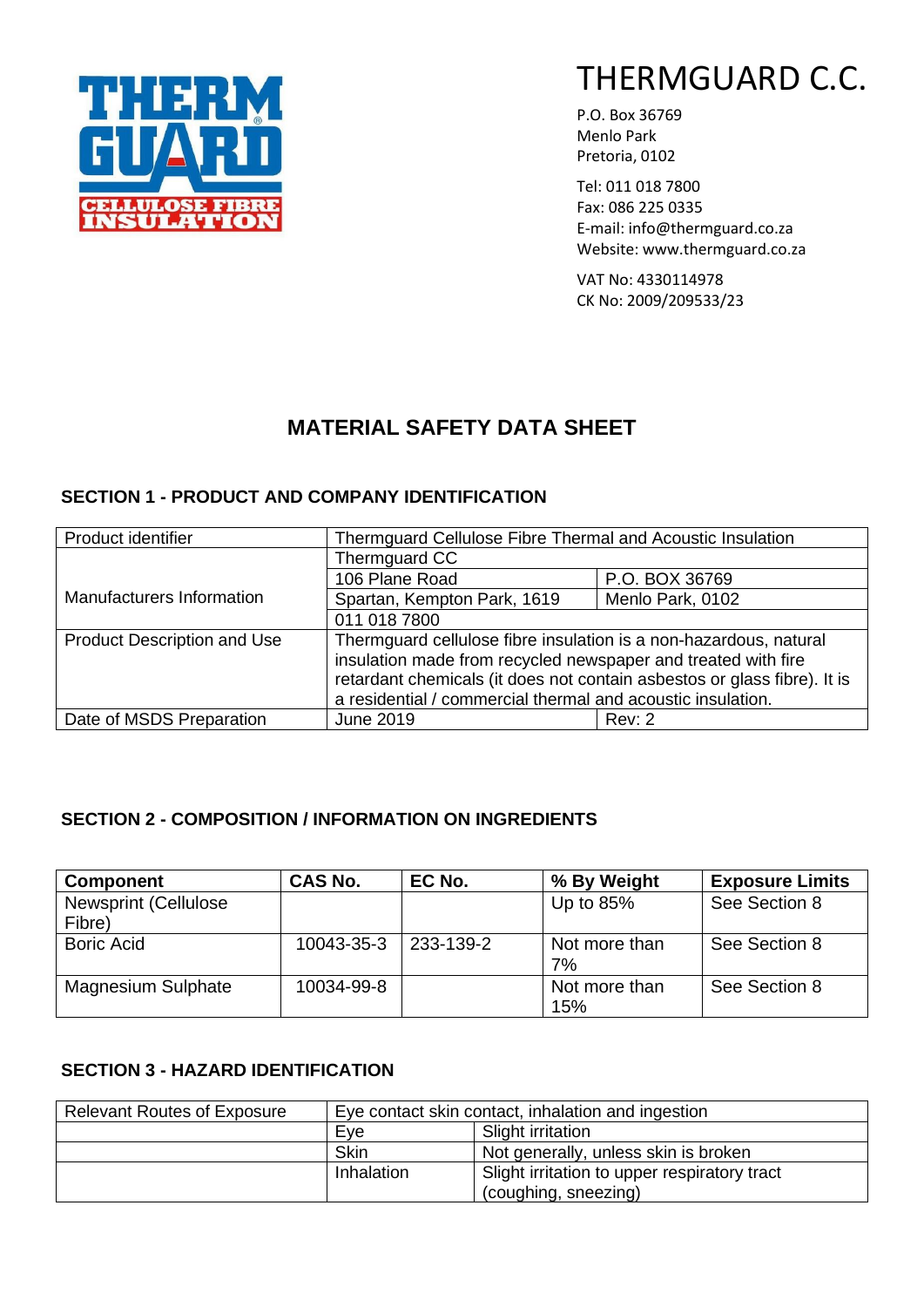# THERMGUARD C.C.

|                                              | Ingestion | Symptoms may include nausea, vomiting,<br>diarrhoea |
|----------------------------------------------|-----------|-----------------------------------------------------|
| This product is listed as a "nuisance dust". |           |                                                     |

### **SECTION 4 - FIRST AID MEASURES**

| Eyes              | Flush eyes with copious amounts of warm water.                                   |
|-------------------|----------------------------------------------------------------------------------|
| <b>Skin</b>       | Wash skin with soap and water. If skin is broken flush area with warm water.     |
| Inhalation        | If difficulty in breathing occurs, remove to fresh air.                          |
| Ingestion         | Rinse mouth and drink plenty of water, seek medical attention if symptoms occur. |
| Note to physician | Exposure to dust may aggravate symptoms of persons with pre-existing respiratory |
|                   | conditions.                                                                      |

### **SECTION 5 - FIRE FIGHTING MEASURES**

| Flash point and method                              | Not applicable                            |
|-----------------------------------------------------|-------------------------------------------|
| Upper and lower flammable (explosive) limits in air | Not applicable                            |
| Auto-ignition temperature                           | 270C (dry condition)                      |
| Hazardous combustion products                       | Primarily CO and CO2                      |
| Conditions under which flammability could occur     | Extreme heat and open flame for sustained |
|                                                     | periods.                                  |
| Extinguishing media                                 | Foam, water, CO2 and dry chemical         |
| Sensitivity to explosion by mechanical impact       | None                                      |
| Sensitivity to explosion by static discharge        | None                                      |

### **SECTION 6 - ACCIDENTAL RELEASE MEASURES**

| Procedures for dealing with a release or spill | Sweep and/or vacuum up material. Dispose of as<br>per chapter 13. |  |
|------------------------------------------------|-------------------------------------------------------------------|--|
|                                                |                                                                   |  |

### **SECTION 7 - HANDLING AND STORAGE**

| Handling practices and equipment             | Use care to minimize dust in surrounding airspace.                                      |
|----------------------------------------------|-----------------------------------------------------------------------------------------|
| Appropriate storage practices & requirements | Store in a cool, dry, well-ventilated area away from<br>sources of heat and open flame. |

### **SECTION 8 - EXPOSURE CONTROL / PERSONAL PROTECTION**

| Applicable control measures, including<br>engineering controls | Provide adequate local ventilation.                          |
|----------------------------------------------------------------|--------------------------------------------------------------|
| Personal protective equipment for each                         | Eyes - Safety goggles if environment is excessively<br>dusty |
| exposure route                                                 | Skin – If skin is broken or sensitive, use gloves            |
|                                                                | Respiratory - Nuisance dust mask if environment is           |
|                                                                | excessively dusty                                            |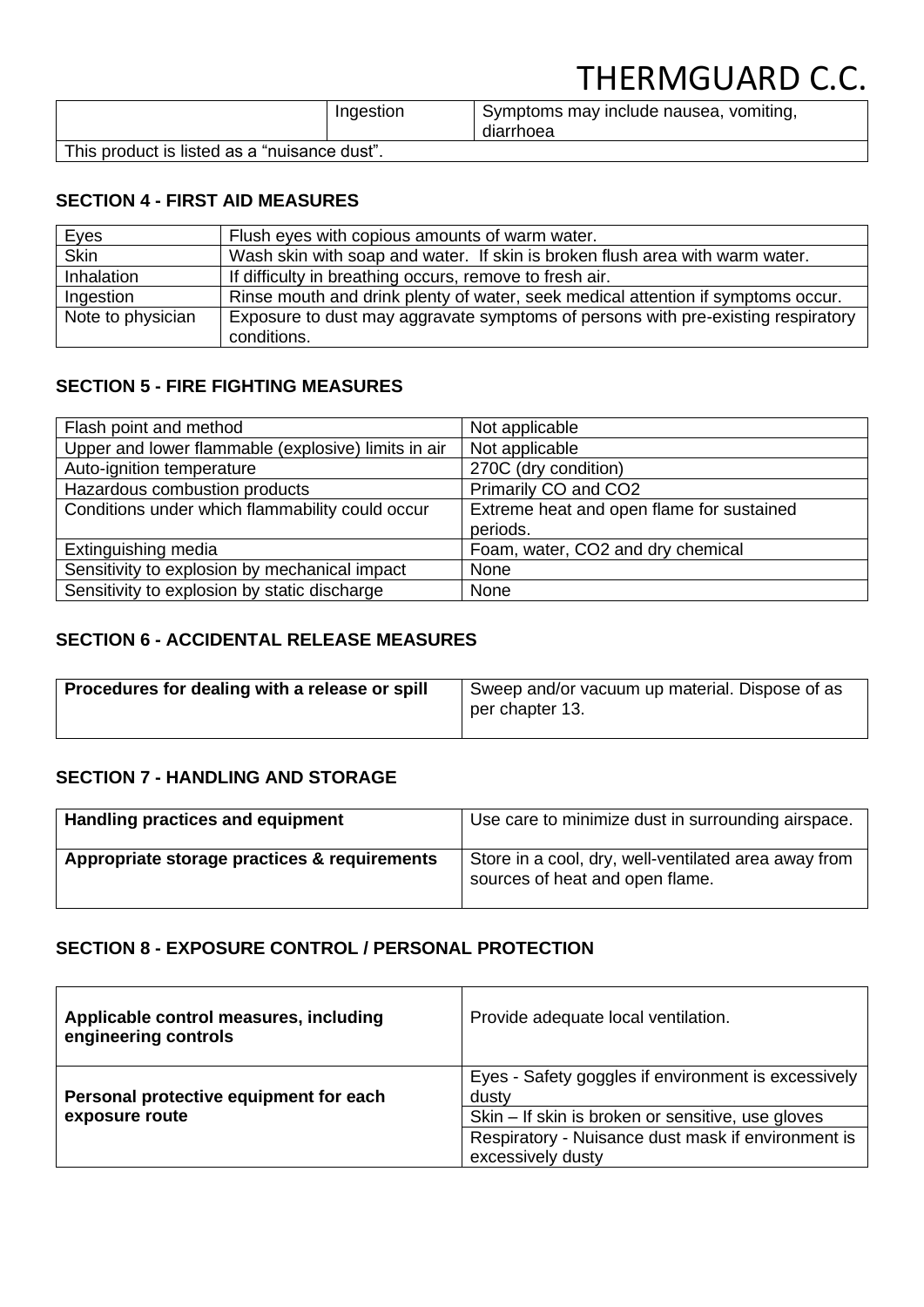# THERMGUARD C.C.

### **SECTION 9 - PHYSICAL & CHEMICAL PROPERTIES**

| Appearance                                       | Loose, fibrous, grey material                  |
|--------------------------------------------------|------------------------------------------------|
| Odour                                            | None                                           |
| <b>Physical State</b>                            | Solid                                          |
| pH                                               | 6.8 to 7.4                                     |
| <b>Vapour Pressure and Reference Temperature</b> | Not Applicable                                 |
| <b>Vapour Density</b>                            | Not Applicable                                 |
| <b>Boiling Point</b>                             | Not Applicable                                 |
| <b>Freezing/Melting Point</b>                    | Not Applicable                                 |
| <b>Specific Gravity or Density</b>               | Not Applicable                                 |
| <b>Evaporation Rate</b>                          | Not Applicable                                 |
| <b>Partition Coefficient</b>                     | Not Applicable                                 |
| <b>Odour Threshold</b>                           | Not Applicable                                 |
| <b>Viscosity</b>                                 | Not Applicable                                 |
| <b>Solubility in Water</b>                       | Material is not soluble; it will absorb water. |

## **SECTION 10 - STABILITY AND REACTIVITY**

| <b>Chemical Stability</b>               | <b>Stable</b>                                                                         |
|-----------------------------------------|---------------------------------------------------------------------------------------|
| <b>Conditions to Avoid</b>              | Contamination from oils, fuels and other<br>combustible materials                     |
| Incompatibility with other materials    | Presence of alkalis (bases) may cause the release<br>of NH3 gas when mixed with water |
| <b>Hazardous Decomposition Products</b> | None known                                                                            |
| <b>Hazardous Polymerization</b>         | Will not occur                                                                        |